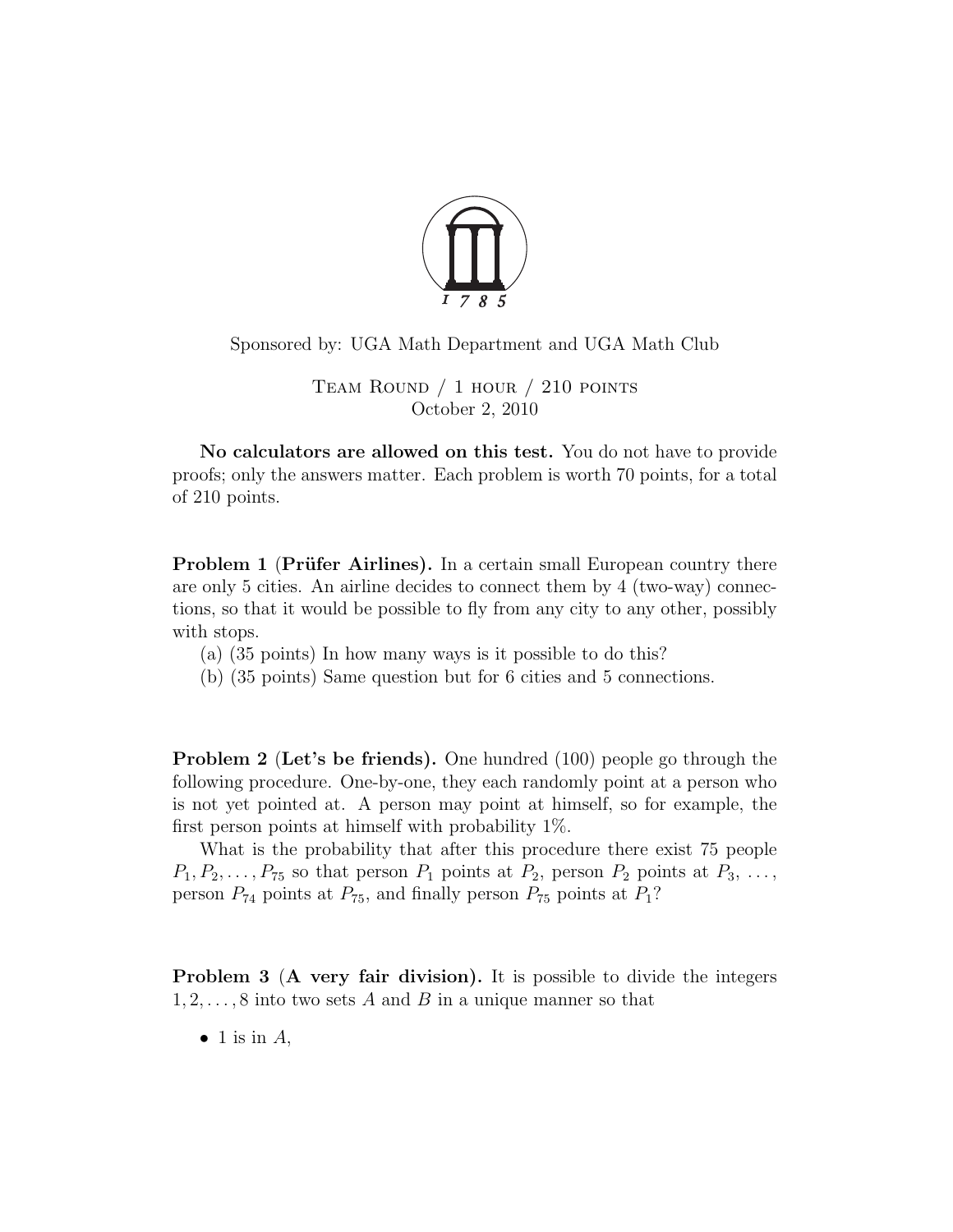- A and B contain the same number of elements, and
- the sum of the elements in  $A$  equals the sum of the elements in  $B$ , and
- the sum of the squares of the elements in A equals the sum of the squares of the elements in B.

It is also possible to divide the integers  $1, 2, \ldots, 16$  into two sets A and B in a unique manner so that all of the above hold, as well as

 $\bullet$  the sum of the *cubes* of the elements in  $\vec{A}$  equals the sum of the *cubes* of the elements in B.

This is a two-part problem:

- (a) (35 pts) What is the set A in the case of 8 numbers?
- (b) (35 pts) What is the set A in the case of 16 numbers?

Authors. Written by Boris and Valery Alexeev.